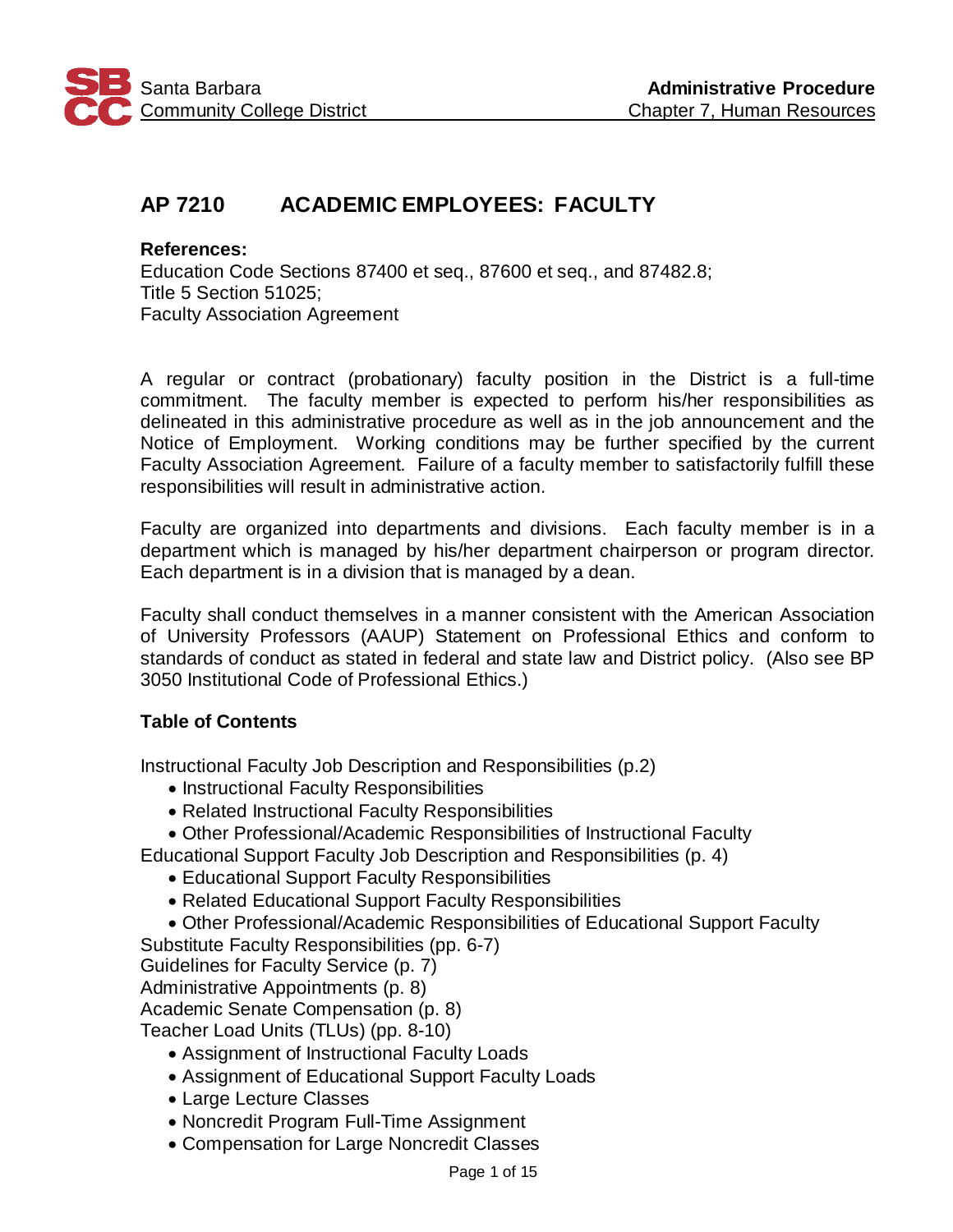

Non-Teaching Faculty Compensation (p. 10) Regular Teaching Load (pp. 12-13)

- Underloads and Overloads
- Maximum and Minimum Number of TLUs per Semester
- Balancing Underloads
- Overload Payment and Banking of TLUs
- Overload for Sabbatical (from the Faculty Association Agreement)
- Alternative Assignments
- Summer Teaching Load
- Grievances Concerning Underloads/Overloads

Academic Title (p. 13)

Emeritus Status (p. 14)

# **Instructional Faculty Job Description and Responsibilities**

The primary duties of instructional faculty are those related to curriculum and teaching. The teaching assignment for a full-time faculty member is 30 Teacher Load Units (TLUs) per year) and is determined by the department, the area dean, and this procedure. In addition, class preparation time, college service, department meetings, and office hours are included in the faculty member's responsibilities. Full-time faculty also work with their peers to develop department processes.

### **Instructional Faculty Responsibilities**

- 1. Demonstrate expertise, effectiveness, and competence in academic discipline, teaching, and/or area of assignment.
- 2. At the beginning of each semester or session, prepare and distribute, or make electronically available, current course syllabi to the students in each class taught. Such syllabi shall be consistent with the Curriculum Advisory Committee (CAC) approved course outline of record and should include, as applicable, an outline of course objectives and requirements (exams, assignments, written work, field trips, etc.), grading policy, course content, student learning outcomes, and any specific rules or expectations of the instructor.
- 3. Present course content according to a planned schedule and consistent with CAC-approved course outline of record.
- 4. Begin and end scheduled classes on time.
- 5. Instruct and/or supervise students during scheduled class times.
- 6. If ill, unavoidably detained, or engaged in approved professional, department, or college business, make reasonable efforts to ensure continuity of course coverage by arranging for a qualified substitute or, when a substitute cannot be arranged, provide an alternative assignment and inform the department chairperson in advance. (If the department chairperson is absent, he/she shall inform the area dean.)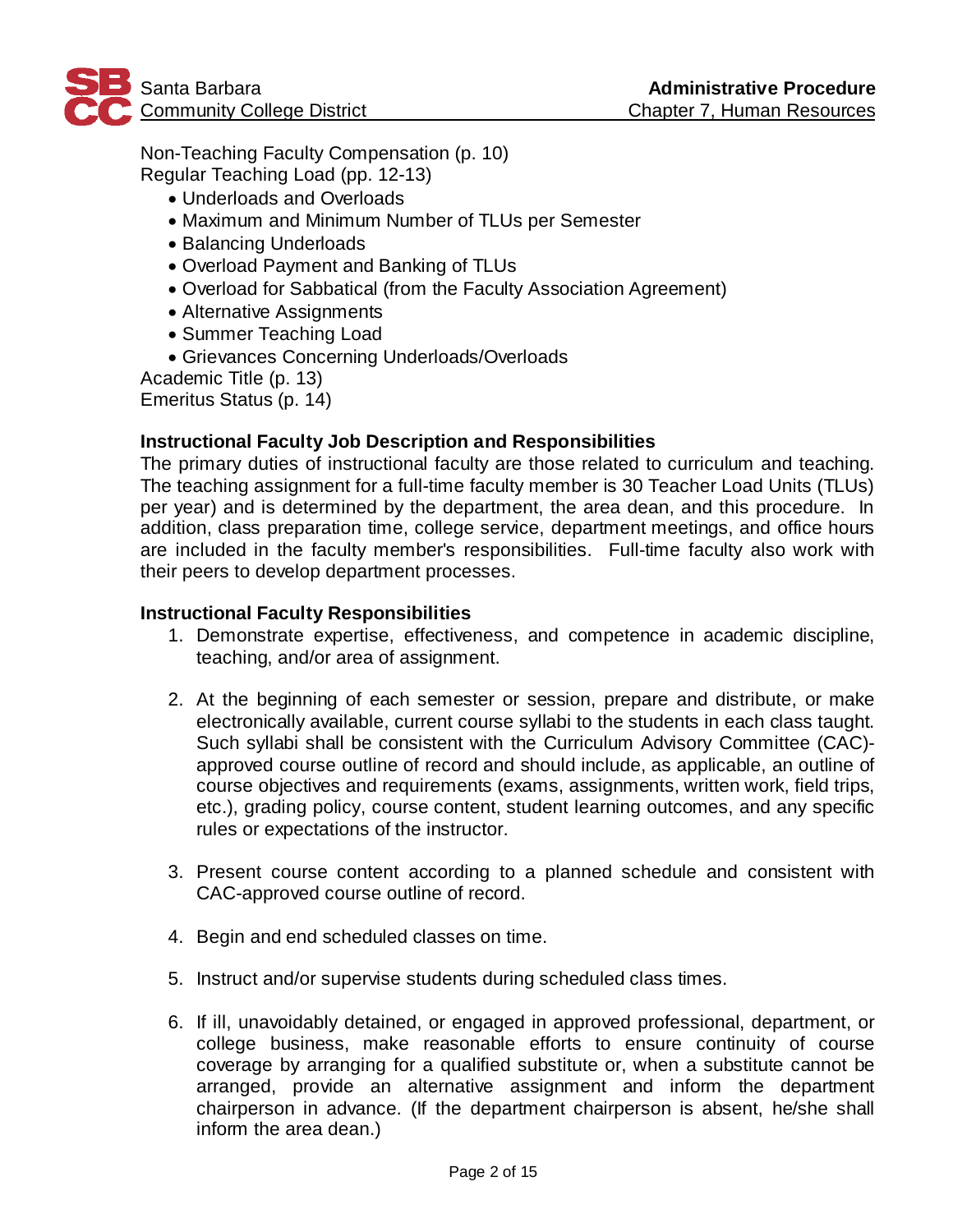- 7. Establish and consistently enforce appropriate classroom rules and procedures.
- 8. Administer exams or other assessment tools consistent with course objectives.
- 9. \*\*Administer final exams according to the District's published schedule.
- 10.Return assignments, with appropriate feedback, in a timely manner.
- 11.Maintain accurate records of students' grades.
- 12.Assess and report student learning outcomes (SLOs) in the District's SLO reporting system.
- 13.Maintain currency and depth of knowledge in discipline by participating in professional organizations, conferences, workshops, reading professional journals, and/or engaging in discussions with colleagues and other professionals in the field.

#### **Related Instructional Faculty Responsibilities**

- 1. \*\*Maintain regular office hours in accordance with BP 7210 Academic Employees: Faculty and inform students of those hours.
- 2. Refer students to appropriate District resources for information, counseling, or other educational support as necessary.
- 3. Submit records of required textbooks and course materials, no show drops (if required), student attendance (if required), grades, and other required reports to designated campus officials on time.
- 4. Select textbooks and course materials consistent with the CAC-approved course outline of record, and, as appropriate, in consultation with the instructor's department, program, or disciplinary colleagues, for each of the classes taught, and regularly update such materials.
- 5. Participate in the evaluation and updating of existing department curriculum and in the development of new department offerings.
- 6. Participate with department faculty in analysis of SLO data and other key indicators to create course improvement plans. In cases where part-time faculty are the sole instructor of record, their participation in a course improvement plan is encouraged.

### **Other Professional/Academic Responsibilities of Instructional Faculty**

1. Conform to District policies and procedures applicable to job assignment and professional activities.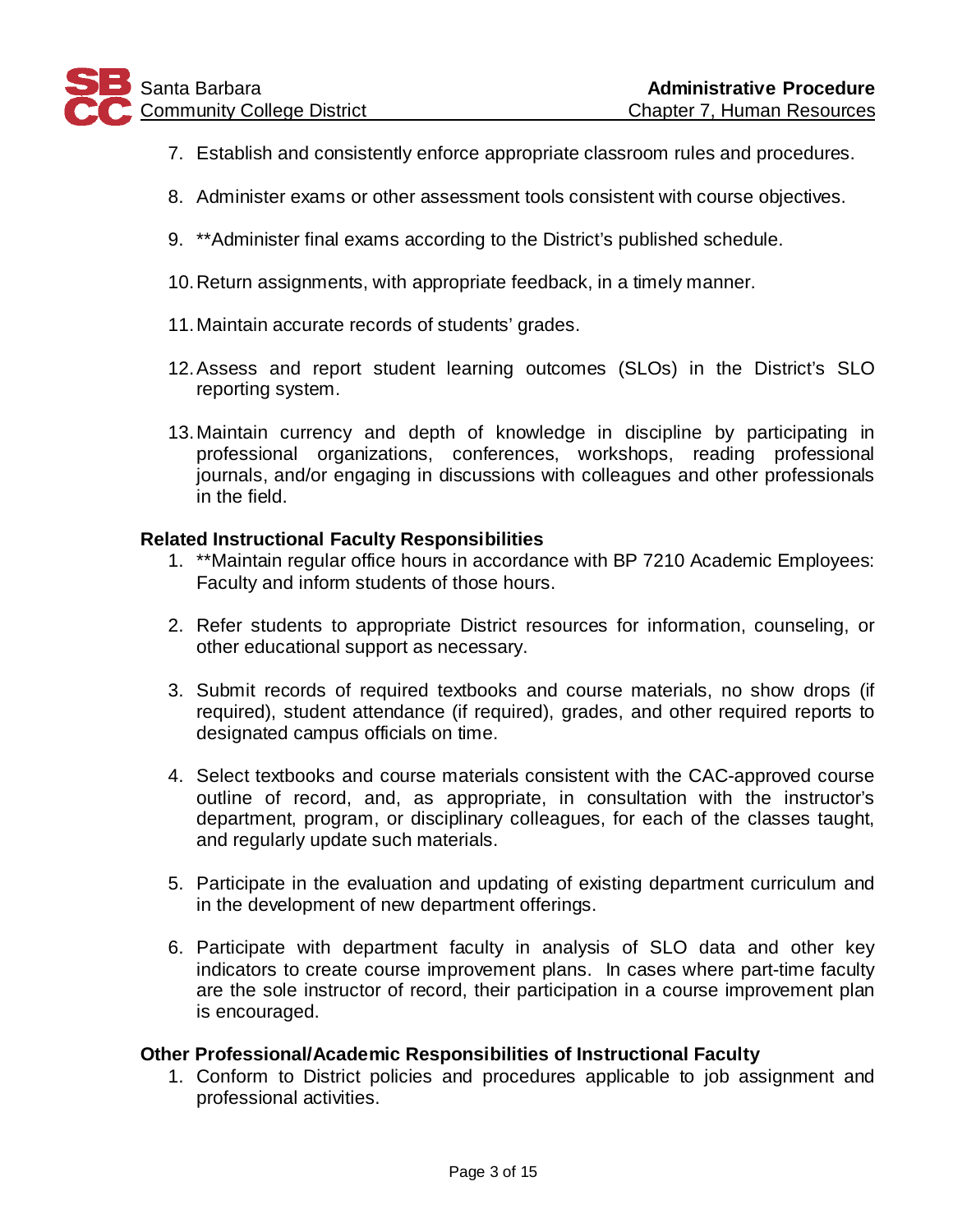- 2. Report illness/absences in accordance with AP 7344 Notifying the District of Illness.
- 3. \*\*Engage in professional development activities on an on-going basis and seek ways to improve teaching effectiveness; fulfill professional development hours in accordance with AP 7160 Professional Development.
- 4. Respond in a timely manner to professional communications from faculty, staff, and students.
- 5. \*Be available, if given reasonable notice, for department, division, and committee meetings and other professional tasks during normal working hours Monday through Friday on all contract days and hours except during assigned class times, office hours, and when performing other official duties.
- 6. \*Attend department and division meetings except during assigned class times, office hours, and when performing other official duties.
- 7. \*Attend Commencement and scheduled college-wide mandatory in-service days.
- 8. \*Participate in required college service, department/division program reviews and college planning activities, including periodic accreditation activities.
- 9. \*Participate in evaluation of District employees as needed.
- 10.\*Report to area dean and department chairperson outside employment in accordance with BP 7800 Incompatible Activities.

**\***These items do not apply to part-time faculty.

**\*\*** These items do not apply to noncredit part-time faculty.

# **Educational Support Faculty Job Description and Responsibilities**

The primary duties of educational support faculty are those related to educational support services, which may include counseling/advising, service provision, and teaching. The duties of educational support faculty vary according to the respective departments in which the faculty member is assigned. The assignment for a full-time educational support faculty member is the equivalent of 30 Teacher Load Units (TLUs) per year, plus additional days as stated in the Notice of Employment, divided among counseling/advising, teaching, class preparation, program leadership, supervision, service provision, and/or referral, as determined by the department chairperson, the area dean, and this procedure. In addition, college service, department meetings, and office hours or appointments are included in the full-time faculty member's responsibilities. Full-time faculty also work with their peers to develop department processes.

# **Educational Support Faculty Responsibilities**

Demonstrate expertise, competence, and effectiveness in area of discipline and/or area of individual assignment as listed below: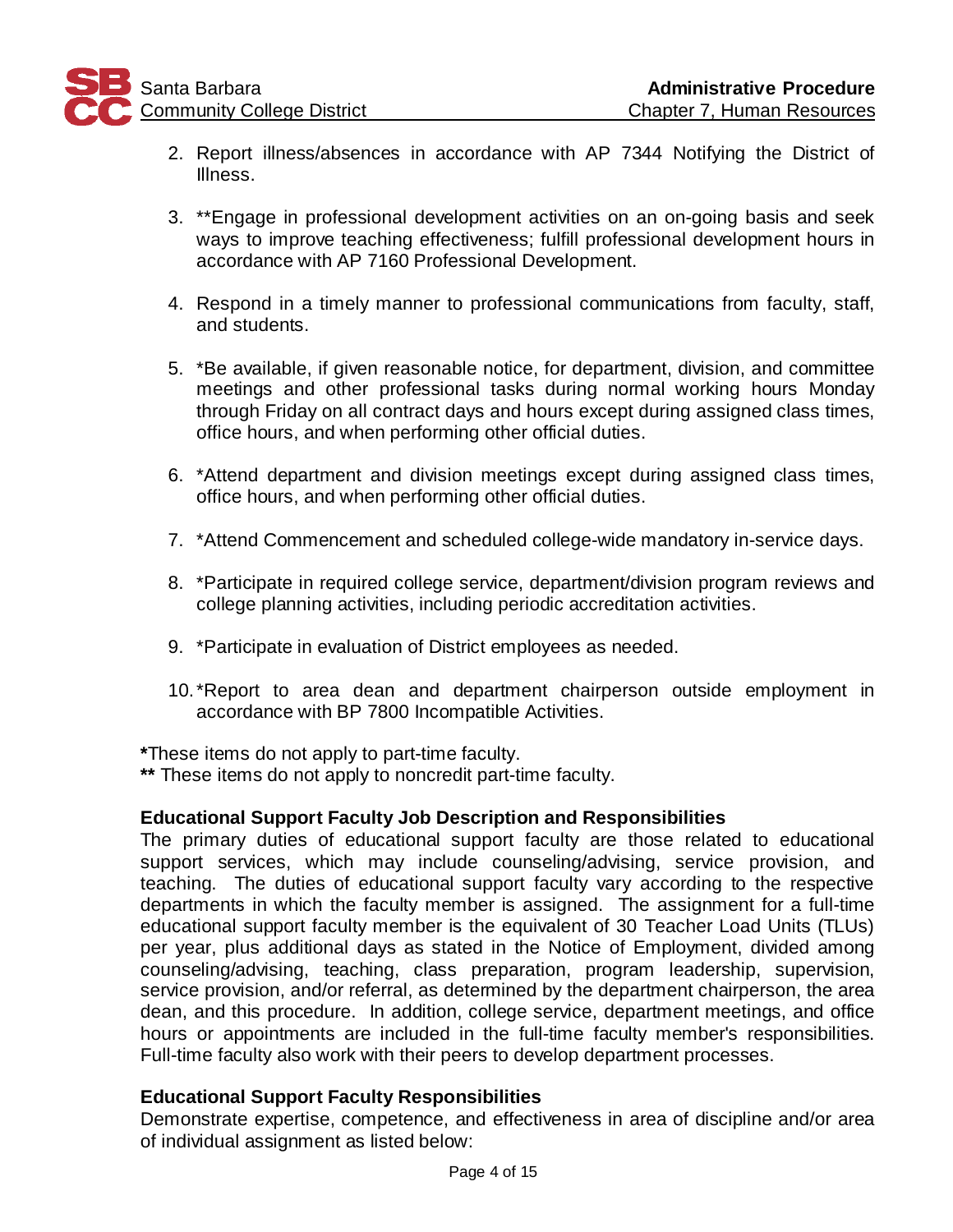- 1. Provide students with services and resources that assist the learning process.
- 2. Guide students in identifying and clarifying their academic and/or career goals.
- 3. Develop students' skills that enable them to successfully pursue their academic and career goals.
- 4. \*Provide work direction and supervision to short-term employees and student workers.
- 5. Develop and maintain regular and effective collaborative relationships with instructional faculty, administration, other college and university representatives, and community services.
- 6. If ill, unavoidably detained, or engaged in approved professional, department, or college business, make reasonable efforts to ensure continuity of work assignment and inform the department chairperson in advance. (If the department chairperson is absent, he/she shall inform the area dean.)
- 7. Refer students to appropriate off-campus services and to District resources for information, counseling/advising, or other educational support services as necessary.
- 8. Use technology-based educational support services.
- 9. Provide counseling/advising services to students and support to faculty.
- 10.May teach educational support classes to students consistent with the instructional faculty responsibilities.
- 11.Maintain accurate records for tracking and follow-up purposes as part of counseling/advising duties.
- 12.Assess and report student learning outcomes (SLOs) in the District's SLO reporting system.
- 13.Maintain currency and depth of knowledge in discipline by participating in professional organizations, conferences, workshops, reading professional journals, and/or engaging in discussions with colleagues and other professionals in the field.

### **Related Educational Support Faculty Responsibilities**

- 1. Maintain regular contract hours in accordance with BP 7210 Academic Employees: Faculty.
- 2. \*Participate with department faculty in analysis of SLO data and other key indicators to create program improvement plans.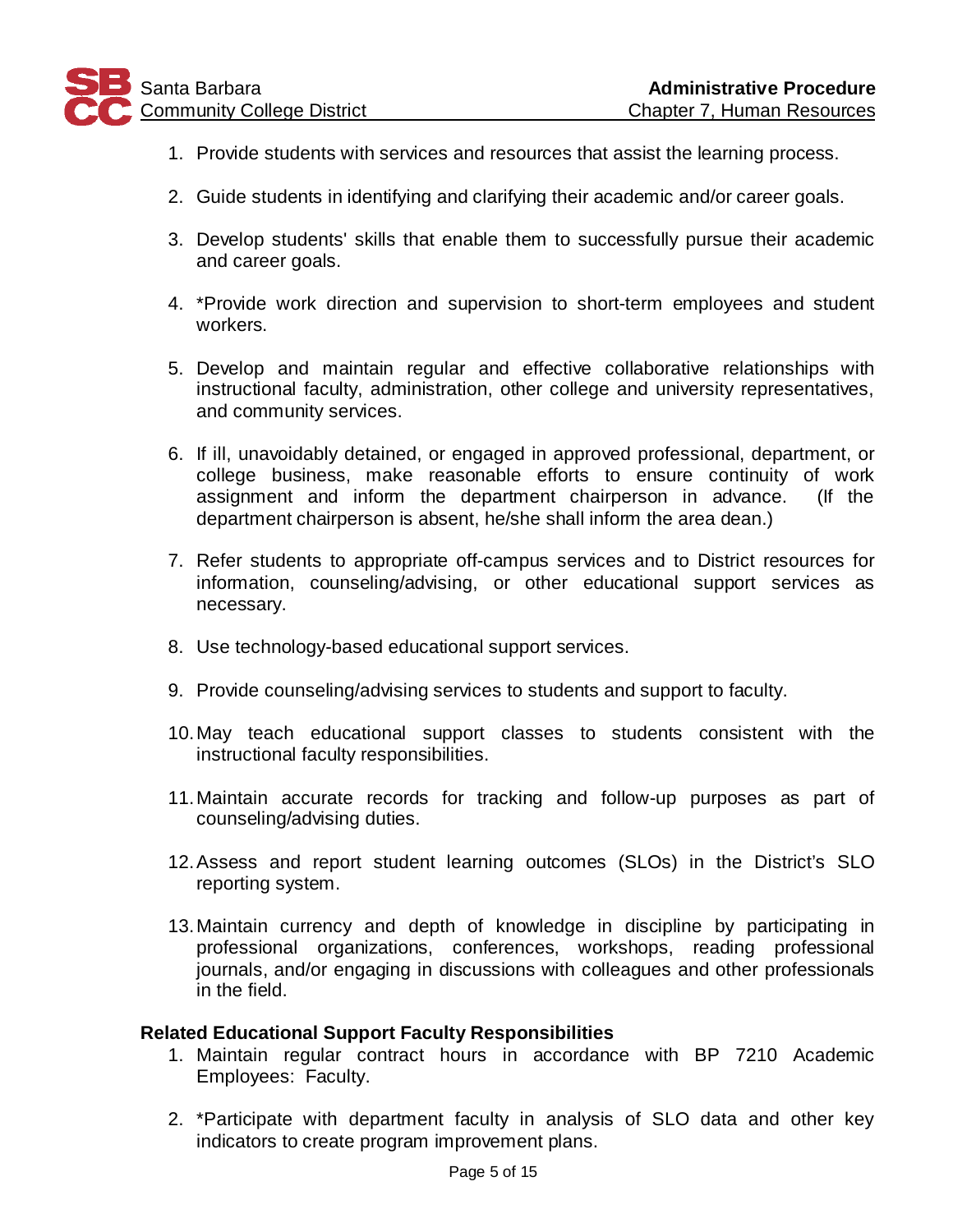

3. \*Participate in the evaluation of existing department courses or services and the development of new department services.

**NOTE:** *Educational support faculty who teach courses should refer to Instructional Faculty Job Description and Responsibilities listed above.*

### **Other Professional/Academic Responsibilities of Educational Support Faculty**

- 1. Conform to District policies and procedures applicable to job assignment and professional activities.
- 2. Report illness/absences in accordance with AP 7344 Notifying the District of Illness.
- 3. \*Engage in professional development activities on an on-going basis and seek ways to improve teaching, counseling, and services provision; fulfill professional development hours in accordance with AP 7160 Professional Development.
- 4. Respond in a timely manner to professional communications from faculty, staff, and students.
- 5. \*Be available, if given reasonable notice, for department, division, and committee meetings and other professional tasks during normal working hours Monday through Friday on all contract days and hours except during assigned class times and office hours and when performing other official duties.
- 6. \*Attend department and division meetings except during assigned class times, office hours, and when performing other official duties.
- 7. \*Attend Commencement and scheduled college-wide mandatory in-service days. When adequate coverage of student services is not possible given student demand at the beginning of the semester, educational support faculty may schedule department-arranged professional development activities for later in the semester.
- 8. \*Participate in required college service, department/division program reviews, and college planning activities, including periodic accreditation.
- 9. \*Participate in evaluation of District employees as needed.
- 10.\*Report to area dean and department chairperson or program director outside employment in accordance with BP 7800 Incompatible Activities.

\* These items do not apply to educational support part-time faculty (credit and noncredit).

\*\* These items do not apply to part-time, noncredit educational support faculty.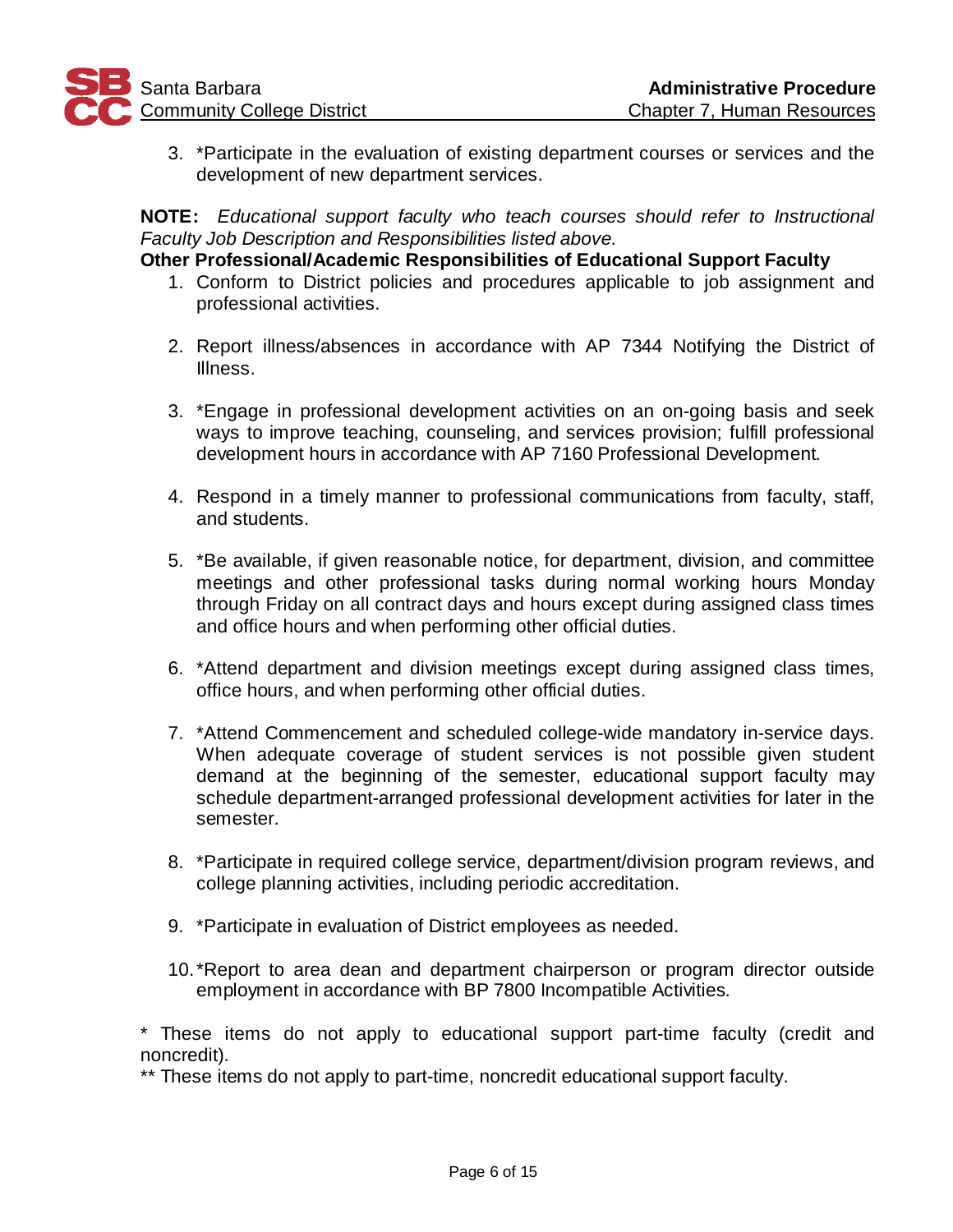

### **Substitute Faculty Responsibilities**

The substitute faculty member's duty is to teach a class in the absence of the instructor of record. The instructor of record remains responsible for course planning and assessment. If the instructor of record misses two or more weeks of class, the substitute faculty member, in consultation with the department chairperson, is responsible for planning and assessment during that period.

### **Guidelines for Faculty Service**

Regular (tenured) and contract (probationary) faculty are required to render college service to the District as part of their regular duties. College service may be completed in a variety of ways as defined below. Faculty are automatically exempt from any additional college service beyond their regular duties during the first full year of tenuretrack employment and during years that the faculty member is on approved leave. Faculty may apply for other exemptions as defined below.

At the end of each academic year, each faculty member obligated to render college service for the following year will submit a plan for college service to his/her Academic Senator and a record will be kept in the Academic Senate Office. Divisions shall make every effort to assign representatives to any committee requiring divisional representation prior to recognizing any other service as a faculty member's service obligation. Divisions shall develop their own practices to ensure fairness. The Academic Senator for each division shall submit the division faculty members' college service commitment to the Academic Senate Office.

College service is defined as service in any of the following:

- Academic Senate Committees
- College-wide Committees
- Ad hoc College Committees
- Officer in the Faculty Association
- Student Club Advising (Attend related student activities at least twice per month.)
- Student Association Advising (Attend related student activities at least twice per month.)
- Department Chairperson (Department co-chairpersons must choose which Co-Chairperson will qualify under this section, and they may rotate for college service credit on a year to year basis.)
- Liaison to academic, educational support, or career-technical groups in the community on sustained collaborations that provide direct benefit to the college
- Officer in a National or State Organization Related to Profession or College

Faculty may formally request up to a one-year waiver from college service for personal hardship. Faculty must submit a written petition to the Academic Policies Committee explaining their extreme personal hardship. The Academic Policies Committee will review the request and then approve or disapprove the waiver. The faculty member may appeal the committee's decision to the Academic Senate, which will then make a final decision to approve or disapprove the waiver.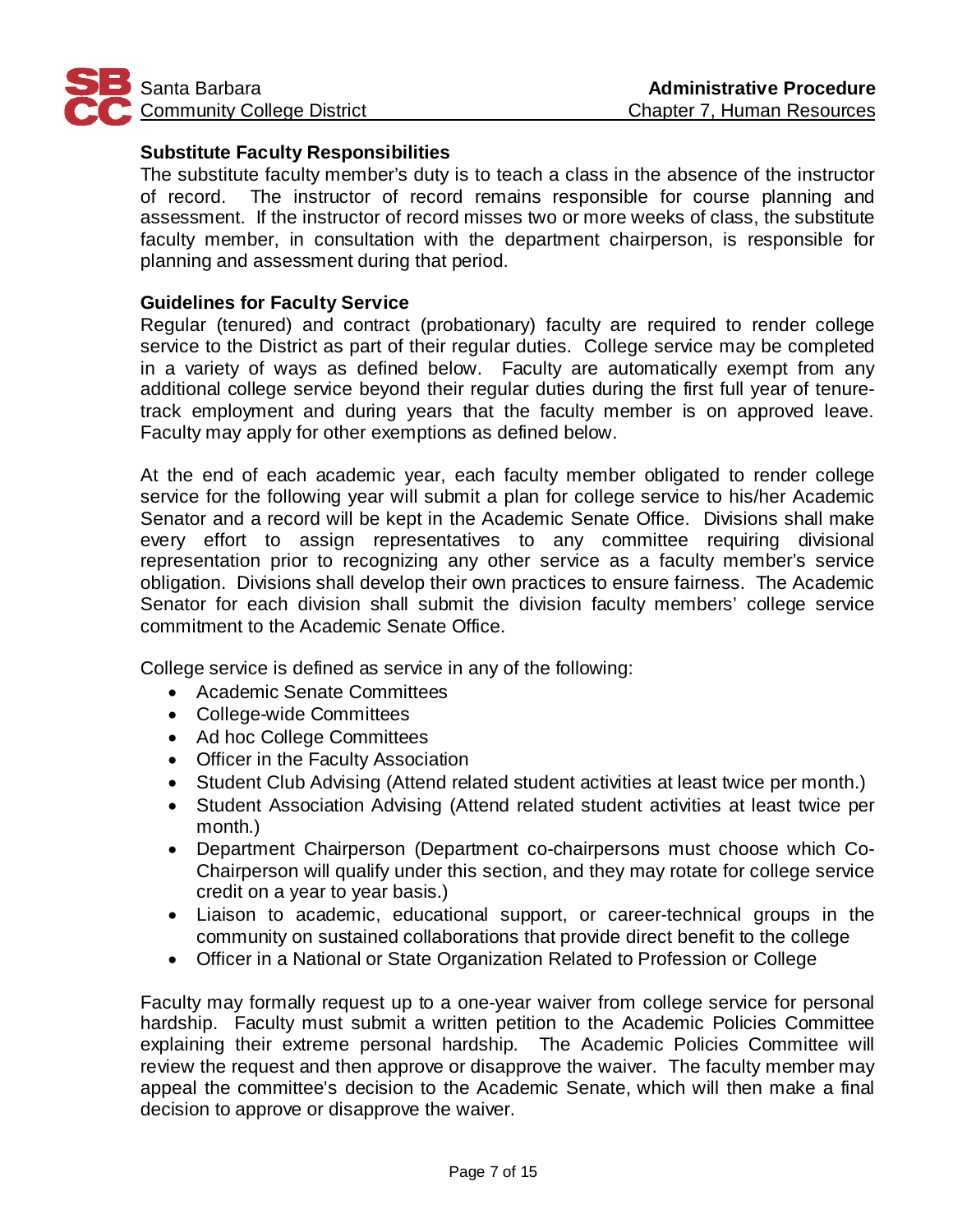

College service is considered a significant professional responsibility. College service will be included as part of the criteria for faculty evaluation. (See AP 7151 Evaluation of Faculty.)

College service, beyond the minimum required, which also qualifies as Faculty Professional Development, must be declared as such at the end of the academic year. The faculty member may not receive credit for both contractual college service and Faculty Professional Development college service.

### **Appointments to Faculty Positions with Management Duties**

There are certain faculty positions which have significant management duties. They do not follow the process of department chairperson selection (see AP 7220 Department Chairpersons), but are positions filled by appointment by the Chief Instructional Officer, in consultation with the individual, the affected department, and the Academic Senate President, and with the concurrence of the Superintendent/President.

### **Academic Senate Compensation**

Faculty members serving on the Academic Senate shall be compensated according to a TLU schedule mutually agreed upon by the Academic Senate and the Superintendent/President. The total TLUs allocated in the schedule shall be negotiated by the Faculty Association.

### **Teacher Load Units (TLUs)**

A full-time faculty assignment is 30 teacher load units (TLUs) per year, with an average of 15 TLUs per semester. Teacher Load Units (TLUs) shall be determined as follows:

- a. One TLU is equivalent to sixteen to eighteen lecture hours.
- b. One laboratory class hour is equivalent to eight-tenths of one lecture hour.
- c. Any exceptions to TLU assignment for classes shall be reviewed and approved by the Curriculum Advisory Committee in consultation with the department chairperson and Chief Instructional Officer and recorded in the Office of Educational Programs.
- d. For educational support faculty, 30 TLUs are equivalent to 175 days, comprised of 165 instructional days plus 10 flex days (see AP 7160 Professional Development). Thus 30 TLUs are equivalent to 1,155 hours plus 60 flex hours (derived from 165 instructional days multiplied by 7 hours per day and 10 flex days multiplied by 6 hours per day). Educational support faculty may choose to work a compressed or non-compressed schedule:
	- a. **Compressed Schedule:** 1,155 hours at an average of 7.5 hours per day. If a required holiday reduces the academic calendar's total number of instructional days during the regular workweek (Monday through Friday) to fewer than 154 days, a compressed schedule may require hours on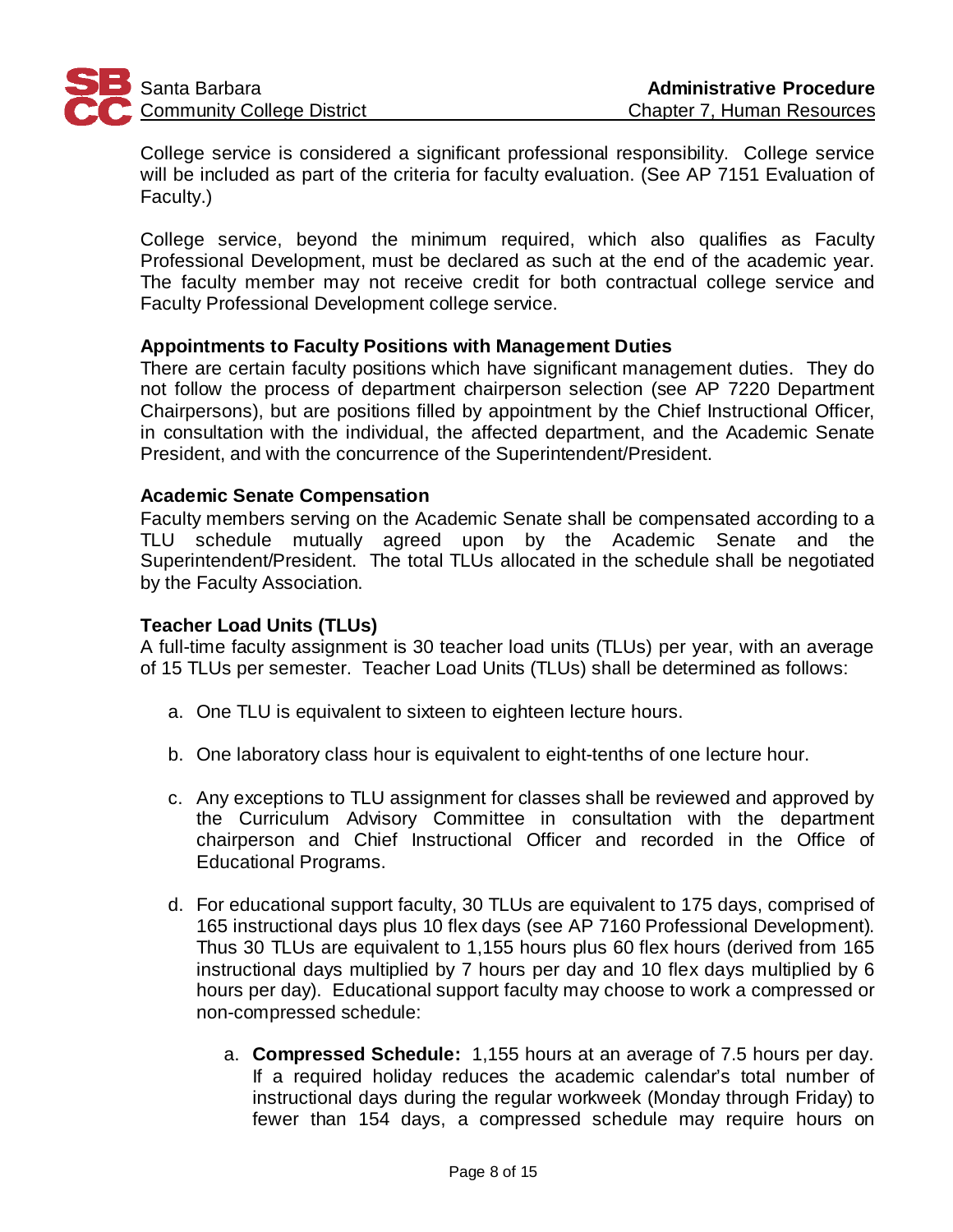

Saturdays (an option only when services are offered on Saturdays to meet the needs of students) or on a workday outside the academic calendar.

b. **Non-compressed Schedule:** 1,155 hours at an average of 7 hours per day. A non-compressed schedule will require 11 non-instructional days outside the academic calendar. If a required holiday reduces the academic calendar's total number of instructional days during the regular workweek (Monday through Friday) to fewer than 154 days, a non-compressed schedule may require hours on Saturdays (an option only when services are offered on Saturdays to meet the needs of students) or on an additional workday outside the academic calendar.

Options to extend beyond the academic calendar to meet the needs of students may be available upon faculty request. With the exception of extra contractual days, no faculty member shall be required to work any part of his/her regular load outside the academic calendar unless a required holiday reduces the total number of instructional workdays to fewer than 154.

### **Assignment of Instructional Faculty Loads**

The department chairperson shall work collaboratively with full-time faculty to develop course schedules and assignments which best serve the needs of students.

Whenever possible, an instructor's assigned courses will be such that separate preparations will not be made for more than three-fifths of the teaching load. The number of preparations shall be equitably distributed among departmental faculty. A fulltime faculty member may be assigned to teach day and/or evening classes as part of his/her regular assignment. Each department may adopt, by majority vote of all full-time faculty, a departmental process for assigning classes and load. Each department's process shall be filed with the appropriate dean of Educational Programs. Appeals shall be made according to the process defined in BP 7210 Academic Employees: Faculty.

Minimum and maximum class sizes for all lecture and laboratory classes are established in the course outline of record and are subject to approval by the Curriculum Advisory Committee (CAC). Changes to the maximum class size must be approved by the CAC as a course modification. Exceptions to the minimum class size must be approved by the Chief Instructional Officer or designee.

# **Assignment of Educational Support Faculty Loads**

The department chairperson or director shall work collaboratively with full-time faculty to establish work schedules and assignments that ensure appropriate coverage of student services. Each department may adopt, by majority vote of all full-time faculty, a departmental process for work schedules, assignments, and load. Each department's process shall be filed with the appropriate dean of Educational Programs. Appeals shall be made according to the process defined in BP 7210 Academic Employees: Faculty.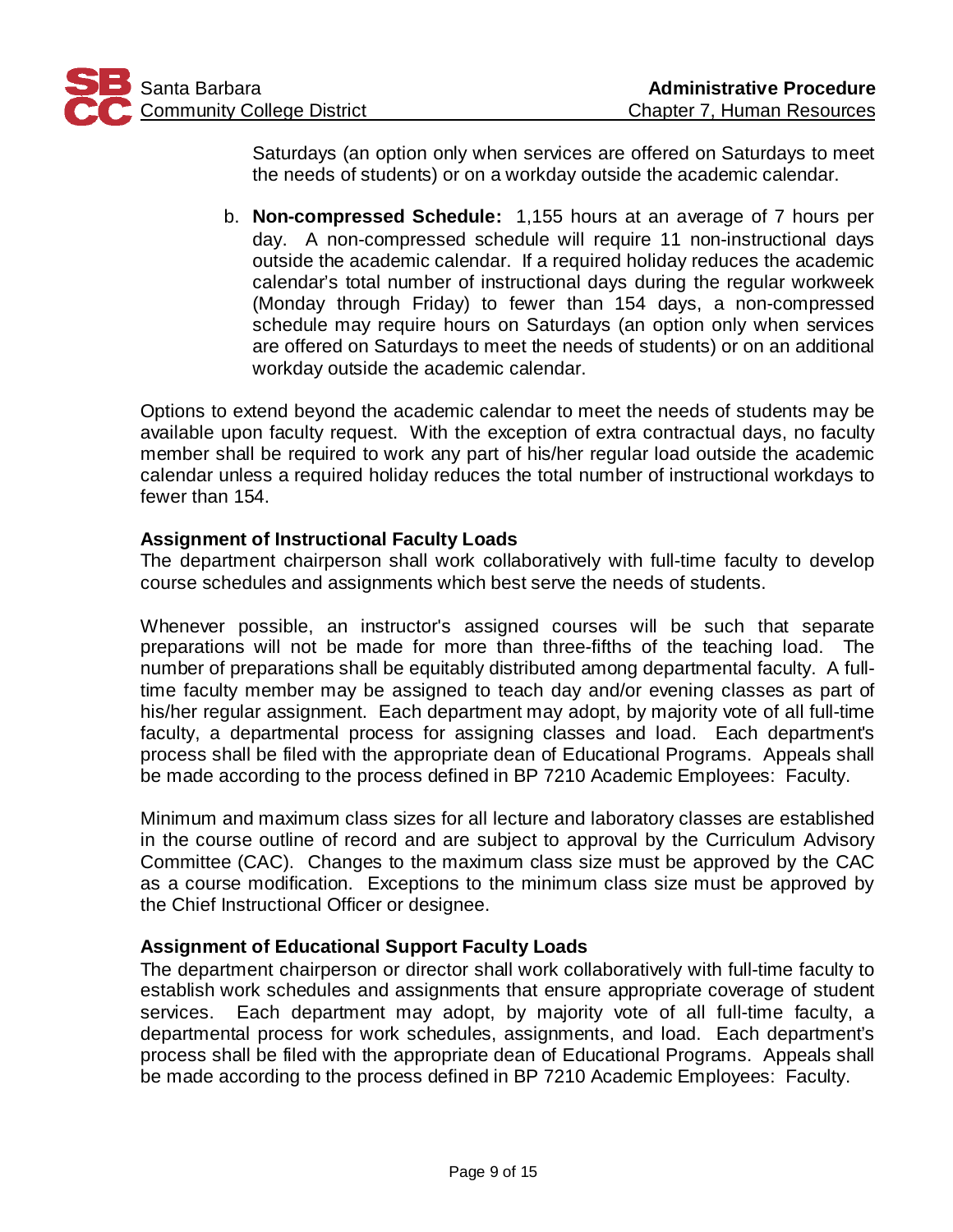

# **Large Classes**

Large classes are those with enrollments of 57 or more students. The determination of the size of large classes for the purpose of assigning TLUs shall be based on enrollment at census. Assignments for teaching large classes shall be made by the department chairperson in consultation with members of the department. To the extent possible, large class assignments should be equitably distributed. Teaching large classes is voluntary.

The following TLU ratings have been approved for large classes.

a. For a 4 TLU class:

| <b>No. of Students</b> | <b>TLUs</b> | <b>No. of Students</b> | <b>TLUs</b> |
|------------------------|-------------|------------------------|-------------|
| up to $56$             | 4.0         | $95 - 104$             | 6.5         |
| $57 - 64$              | 4.5         | $105 - 114$            | 7.0         |
| 65-74                  | 5.0         | $115 - 124$            | 7.5         |
| 75–84                  | 5.5         | $125+$                 | 8.0         |
| 85–94                  | 6.0         |                        |             |

b. For a 3 TLU class:

| <b>No. of Students</b> | <b>TLUs</b> | <b>No. of Students</b> | TLUs |
|------------------------|-------------|------------------------|------|
| up to $56$             | 3.0         | $95 - 104$             | 5.5  |
| $57 - 64$              | 3.5         | $105 - 114$            | 6.0  |
| 65-74                  | 4.0         | $115 - 124$            | 6.5  |
| 75–84                  | 4.5         | $125+$                 | 7.0  |
| $85 - 94$              | 5.0         |                        |      |

c. For a 2 TLU class:

| <b>No. of Students</b> | <b>TLUs</b> | <b>No. of Students</b> | <b>TLUs</b> |
|------------------------|-------------|------------------------|-------------|
| up to $56$             | 2.0         | $95 - 104$             | 3.25        |
| $57 - 64$              | 2.25        | $105 - 114$            | 3.50        |
| $65 - 74$              | 2.50        | $115 - 124$            | 3.75        |
| $75 - 84$              | 2.75        | $125+$                 | 4.0         |
| $85 - 94$              | 3.0         |                        |             |

For classes with different TLU values, compensation will be prorated accordingly.

# **Noncredit Program Full-Time Assignment**

A full-time assignment for noncredit instruction is designated as 25 hours of lecture or 35 hours of laboratory instruction, or an equivalent combination of lecture and laboratory instruction.

# **Compensation for Large Noncredit Classes**

For any class that meets at least six times and has an enrollment of 61-96 students, compensation will be at one and one-half times the regular hourly rate. For any class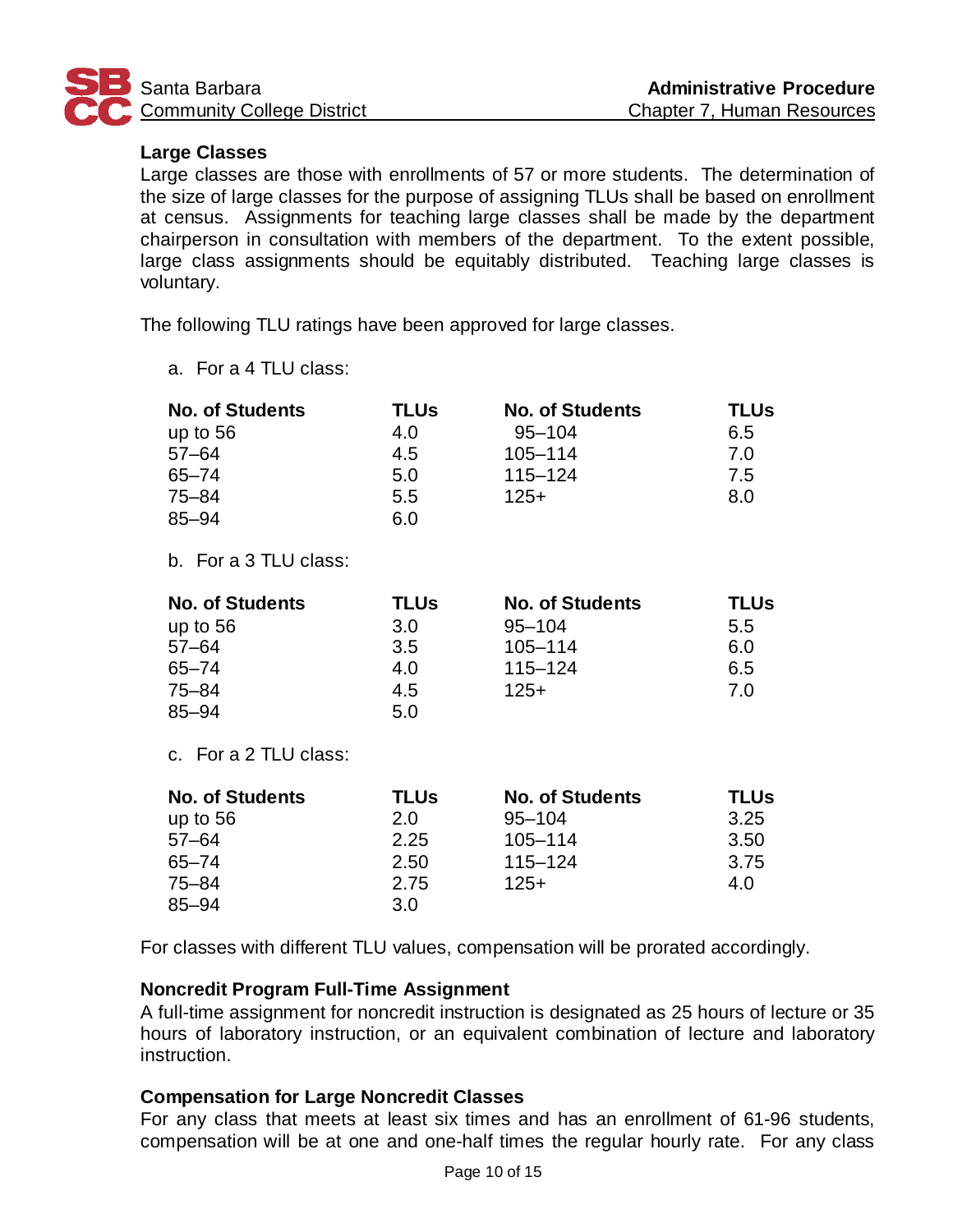

that meets at least six times and has an enrollment of at least 97 students, compensation will be at twice the regular hourly rate. The determination of class size for establishing the rate of compensation shall be based upon the enrollment figures at the end of the second week. Teaching large classes is voluntary.

### **Non-Teaching Faculty Compensation**

Faculty duties of department chairpersons, directors of programs, coordinators, conductors of music programs, coaches, and chairpersons of certain committees shall be compensated by stipends.

- a. These stipend amounts are determined by the Committee on Non-Teaching Compensation using the appropriate stipend worksheet which reflects nonteaching duty assignments. (See the Committee on Non-Teaching Compensation Orientation Handbook posted on the Office of Educational Programs website.)
- b. Excluded from compensation by stipend under this section are duties and responsibilities for which reassigned time is provided. Faculty receiving such reassigned time include the Academic Senate leadership.
- c. Stipends, as defined in this section, may be converted to TLUs.
- d. As defined in the section titled "Maximum and Minimum Numbers of TLUs Per Semester" (below), the maximum load that may be assigned to a faculty member in one semester is 21 TLUs. For the purposes of this procedure, the equivalent TLU value of a faculty stipend, when added to the faculty member's load, must not exceed a total of 21 TLUs without the consent of the faculty member, department chair, area dean, and the Chief Instructional Officer or designee. The equivalent TLU value of a faculty stipend will be calculated by dividing the dollar amount of that stipend by the hourly rate as listed in the stipend spreadsheet available in the Office of Educational Programs. When the equivalent TLU load of a faculty member's stipend exceeds six TLUs, the faculty member receiving that stipend will be assigned a load of fewer than 15 TLUs so that his/her total load does not exceed 21 TLUs.
- e. If a portion of a person's stipend is for Non-Standard Work Schedules (summer or winter break), by agreement of the Chief Instructional Officer or designee, a portion of the stipend may be paid in the summer or winter. That portion will not be calculated against a fall or spring semester load.
- f. A yearly adjustment to department chairperson stipends will automatically be made in the Fall semester by the Office of Educational Programs if any of the following factors change: number of full- or part-time faculty in a department; number of classified personnel in a department; or number of department TLUs. This computation will be based upon the department chairperson Stipend Worksheet.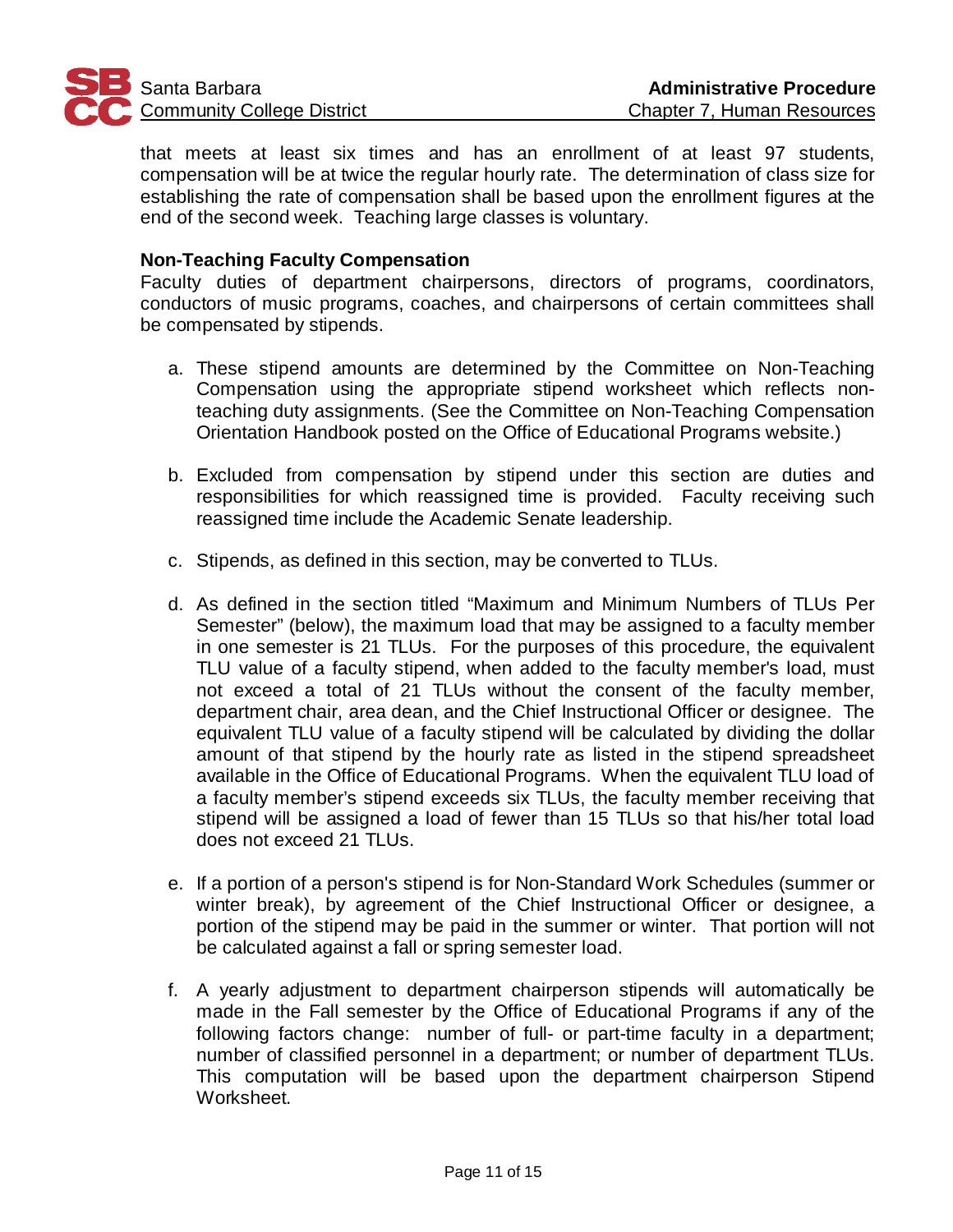

New or changed assigned duties and related appeals shall be submitted in the annual program review. The Committee on Non-Teaching Compensation reviews all stipend requests and shall be convened by the President of the Academic Senate. This committee shall be composed of the President of the Academic Senate, or designee, four Educational Program Deans appointed by the Chief Instructional Officer or designee, the President of the Faculty Association, or designee, and two faculty appointed by the President of the Academic Senate. When a matter before the committee involves a faculty member from an area other than those represented by the deans serving on the committee, the appropriate dean shall be invited to work with the committee in a resource capacity.

The purpose of the Committee on Non-Teaching Compensation shall be to review and rate, using the Department Chair Stipend Worksheet and/or Faculty Leadership Stipend Worksheet, compensation factors for:

- Newly assigned leadership and/or non-teaching responsibilities resulting from administrative action and approved for funding through resource allocation processes.
- Leadership and/or non-teaching positions for which a stipend is already being paid, but for which the responsibility, scope of duties, and/or nature of responsibility has substantially changed since that assignment was last rated.

Requests for review and rating by the committee may be initiated by the faculty member affected, the responsible department chairperson or supervisor, or an appropriate administrator. Such requests must be submitted in the annual program review process. The committee's recommendations for funding are forwarded to the Office of Educational Programs no later than March 15 of each year. The burden of demonstrating that a new assignment warrants review and rating, or that an existing assignment has changed substantially enough to warrant reconsideration, shall rest solely with the person submitting the request. The committee will first decide whether a request for review and rating warrants consideration. If the request is deemed unwarranted, the committee will notify the applicant. All other requests shall be rated and, if warranted, a recommendation for new, additional, or reduced compensation shall be forwarded to the Chief Instructional Officer or designee and the Superintendent/President for action. All decisions of the committee will be based upon majority vote.

### **Full-Time Faculty Load**

A full-time faculty load shall be considered fulfilled by completing a teaching and/or work assignment which yields 30 TLUs per year.

### **Underloads and Overloads**

An underload is defined as completing a teaching and/or work assignment which yields fewer than 30 TLUs per year. An overload is defined as a schedule which yields more than 15 TLUs in a semester. Underloads require balancing and overloads are subject to a limitation.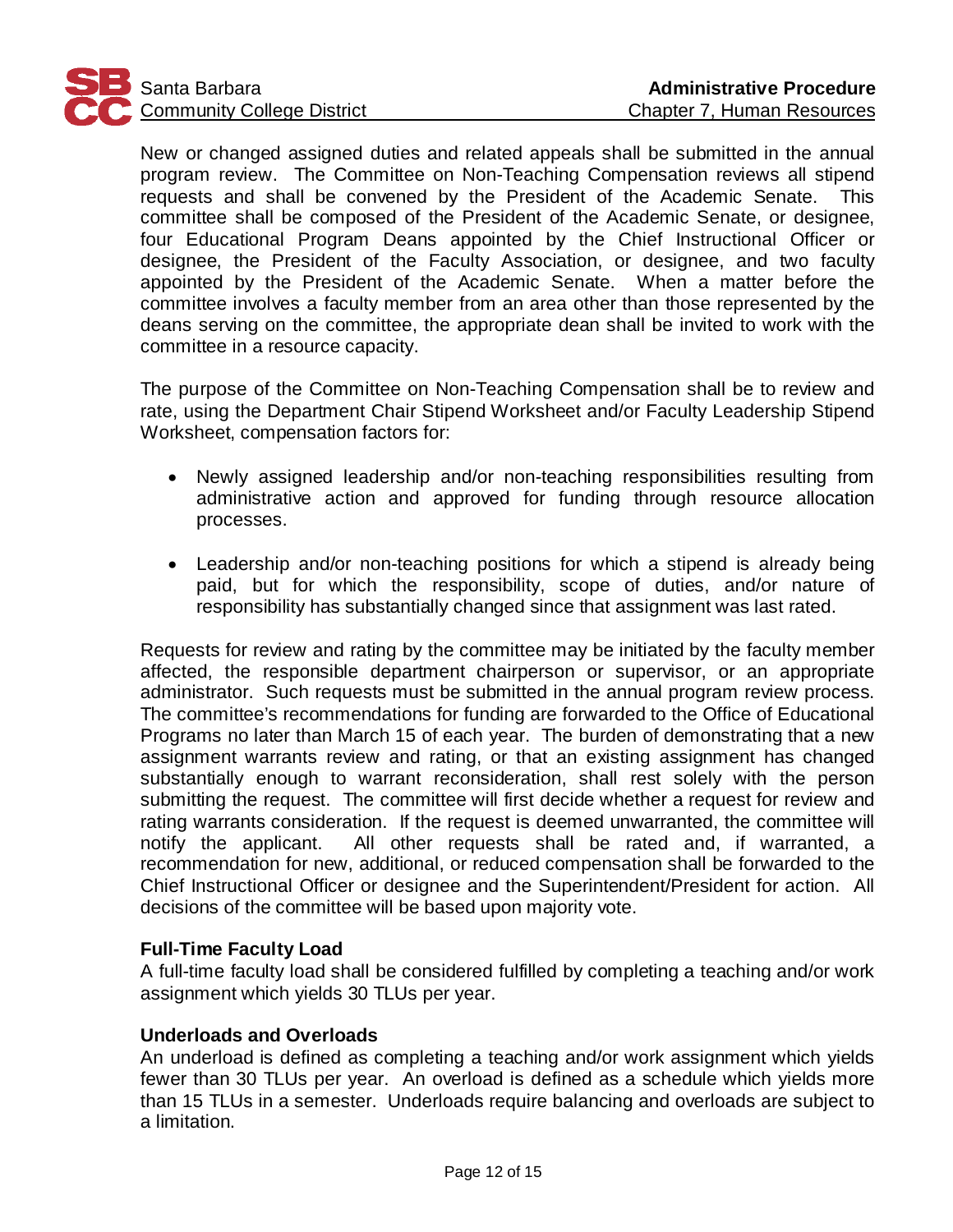

The District shall not require a faculty member to have an underload or an overload in any given semester.

Faculty members may have a paid underload in the fall or spring semester with approval of the Chief Instructional Officer or designee. The underload shall be made up in accordance with the provisions of the Faculty Association Agreement.

Current and cumulative teacher load records will be kept by the Office of Educational Programs each semester. Faculty members shall verify the accuracy of each semester's load.

# **Maximum and Minimum Number of TLUs per Semester**

The maximum number of TLUs that may be assigned in one semester is 21, i.e., six overload TLUs. Overloads shall be scheduled to avoid conflict with the faculty member's professional duties. The minimum number of TLUs that may be assigned in one semester is 11, i.e., four underload TLUs. Exceptions require consent of the faculty member and must be approved by the department chairperson, area dean, and the Chief Instructional Officer.

### **Balancing Underloads**

See the Faculty Association Agreement.

# **Overload Payment and Banking of TLUs**

Overloads will be paid at the time the overload is earned, or up to 15 TLUs may be banked for compensatory underload assignment, approved family medical leave, or sabbatical leave. TLUs earned in summer may also be banked. (See the Faculty Association Agreement.)

Unused banked TLUs can be distributed as cash payment only at time of termination of employment from the District.

### **Overload for Sabbatical (from the Faculty Association Agreement)**

See the Faculty Association Agreement.

### **Alternative Assignments**

Underloads may be made up by assignments other than teaching only with the consent of the faculty member, department chairperson, area dean, and the Chief Instructional Officer. Every attempt shall be made to have the alternative assignment relevant to the teaching assignment. All alternative assignments shall be based on a ratio of two hours of work per week being equal to one TLU.

# **Summer Teaching Load**

The maximum summer session teaching load is one-third of a maximum regular session teaching load, normally seven units or two classes (15 TLUs with a maximum overload of six TLUs = 21 units). Exceptions require consent of the instructor and must be approved by the department chairperson, area dean, and the Chief Instructional Officer. It is further recommended that no other District project be undertaken during the time an instructor has a full summer session load.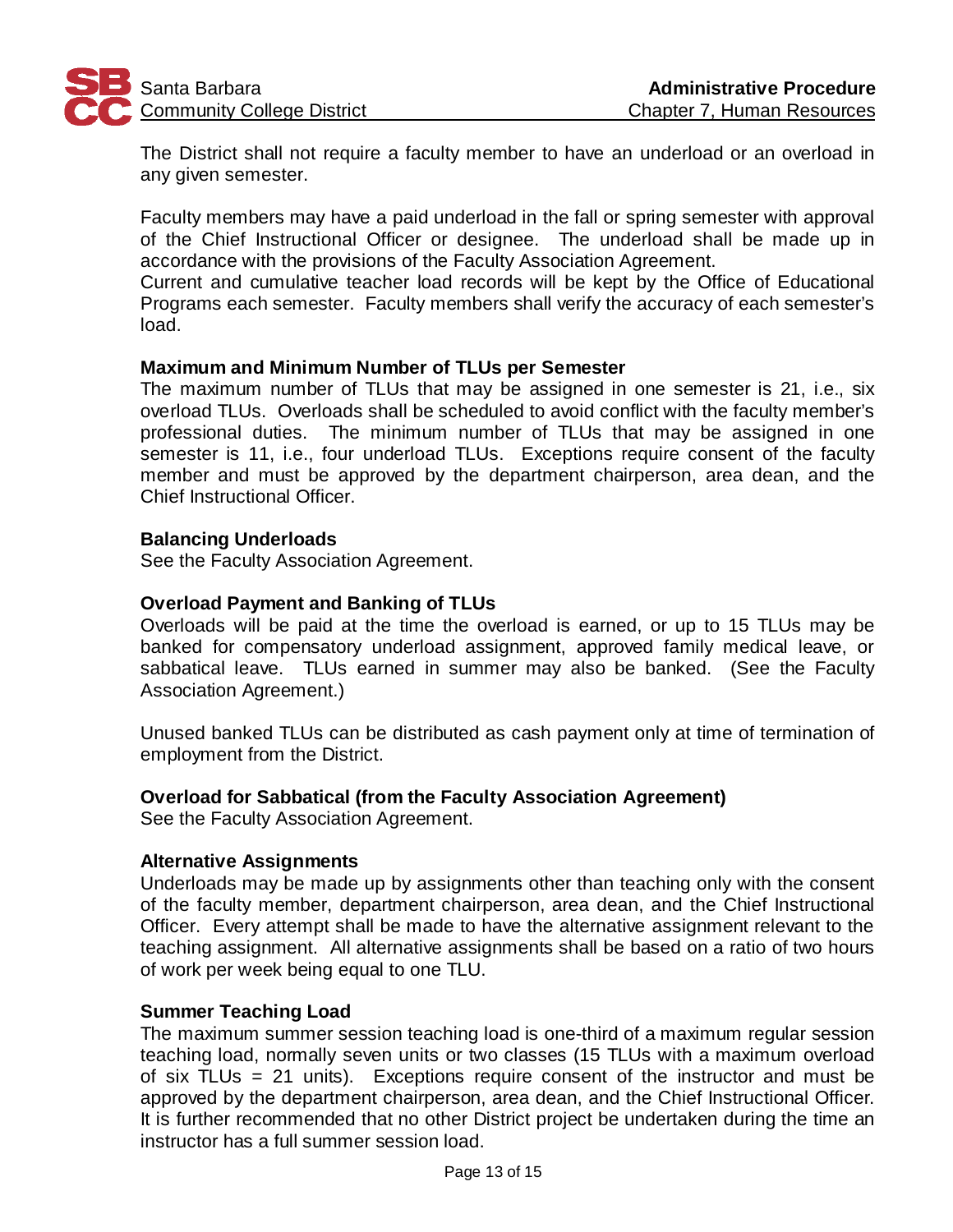

### **Grievances Concerning Underloads/Overloads**

Grievances concerning overload/underload shall be addressed through the District's grievance procedure (AP 7216 Faculty Grievances).

### **Academic Title**

The following list of academic titles applies to Faculty:

**Instructor:** Part-time Faculty or first four years (contract probationary, temporary contract), and those with less than the requirements for Assistant Professor.

**Assistant Professor:** Fifth, sixth, seventh, and eighth year of contract service, plus requirements for Salary Class II.

**Associate Professor:** Ninth year of contract service and beyond, plus requirements for Salary Class III.

**Professor:** Either: (a) Fourteenth year of contract service, plus requirements for Salary Class V or: (b) Tenth year of contract service, plus an earned doctorate.

For establishing above titles:

- a. Credit college faculty service only will apply. The number of units completed will be those approved by the Academic Policies Committee.
- b. Reciprocity will be given for previous years of faculty service and previous faculty titles at the college level.
- c. Experience in summer session teaching and part-time noncredit teaching do not apply to titles higher than that of Instructor.
- d. Sabbatical leave time applies.
- e. Length of Service: faculty on a part-time contract (4/5, 2/3, etc.) will advance proportionately. A person must serve 75 percent of the number of days in a school year to be granted advancement to the next title. (For printing in the catalog, length of service is determined as of the next academic year.)
- f. Academic titles or academic designation will be those officially awarded by an accredited academic institution and recognized by the District.

### **Emeritus Status**

Emeritus status is designated to recognize the contributions of retirees and to encourage their continued association with the District. Emeritus status is conferred by the Board of Trustees, upon acceptance of retirement, for faculty who have completed ten years of service as a tenured employee and have been recommended by three tenured faculty within the retiree's division or the department chairperson, and the Chief Instructional Officer and the Superintendent/President.